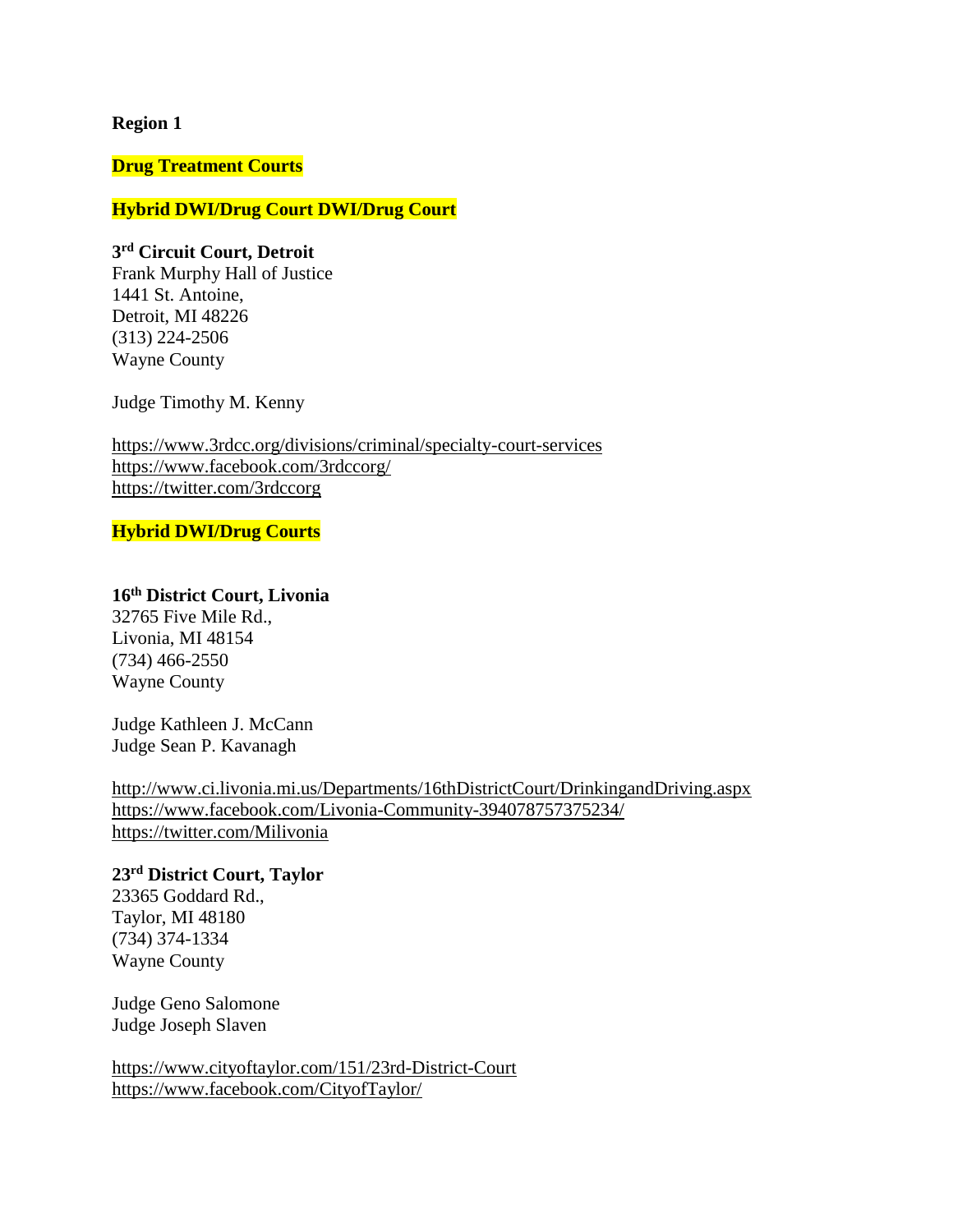### <https://twitter.com/CityofTaylorMI>

# **33rd District Court, Woodhaven**

19000 Van Horn Rd., Woodhaven, MI 48183 (734) 671-0201 Wayne County

Judge Michael K. McNally Judge James K. Kersten Judge Jennifer Coleman Hesson

<http://33court.com/sobriety-court/> <https://www.facebook.com/33court/>

### **36th District Court, Detroit**

421 Madison St., Detroit, MI 48226 (313) 965-3721 Wayne County

Judge Nancy M. Blount

<http://www.36thdistrictcourt.org/> <https://www.facebook.com/36th-District-Court-104016582993252/>

## **DWI Courts**

## **18th District Court, Westland**

36675 Ford Rd., Westland, MI 48185 (734) 595-8720 Wayne County

Judge Sandra Ference Cicirelli Judge Mark A. McConnell

[http://18thdistrictcourt.com/?page\\_id=45](http://18thdistrictcourt.com/?page_id=45) <https://www.facebook.com/18thDistrictCourt>

### **35th District Court, Plymouth**

660 Plymouth Rd., Plymouth, MI 48170 (734) 459-4749 Wayne County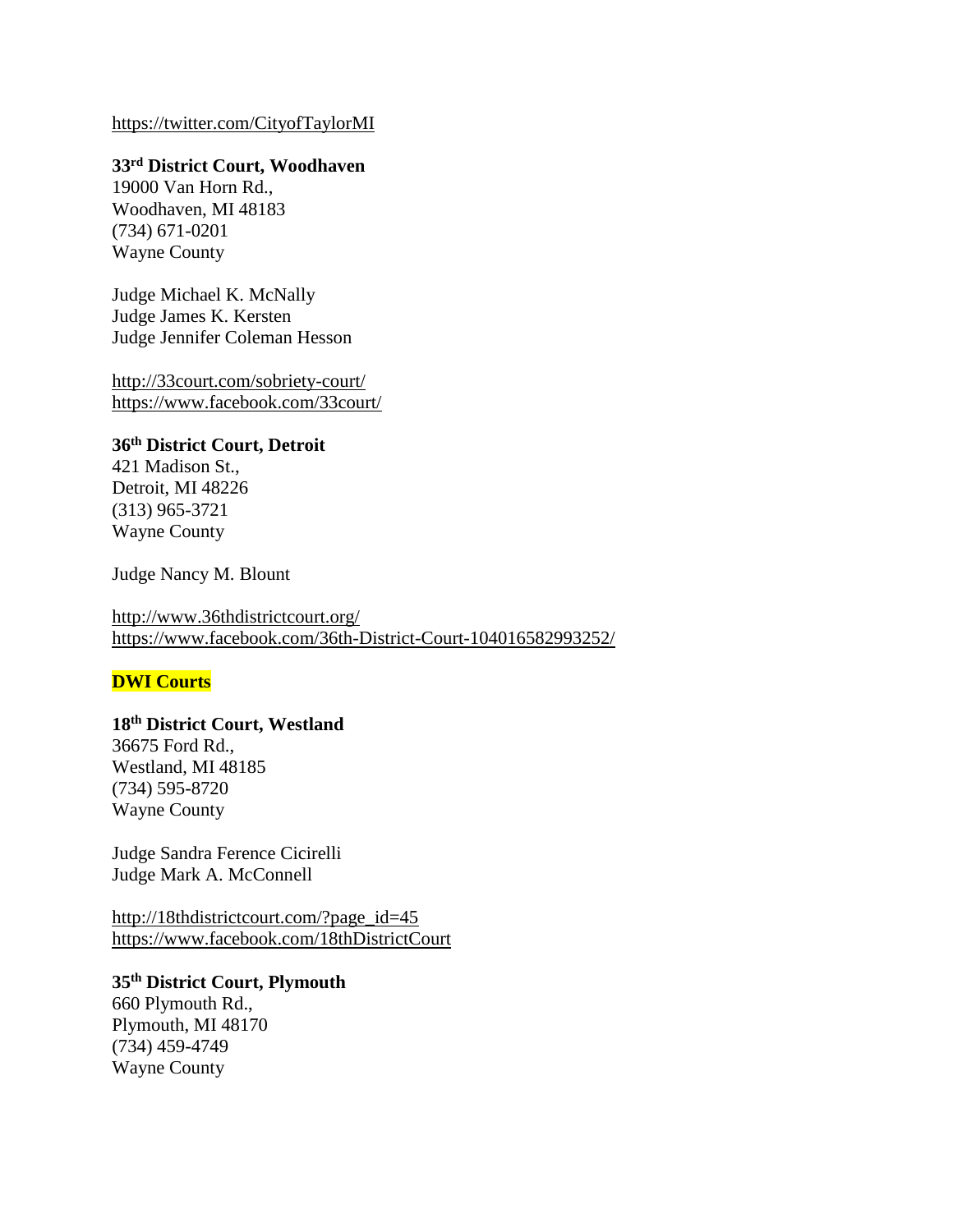Judge Michael J. Gerou Judge Ronald Lowe Judge James A. Plakas

<https://www.35thdistrictcourt.org/index.html> <https://www.facebook.com/35th-District-Court-Plymouth-Michigan-196149020405340/>

**Juvenile Drug Treatment Courts**

## **3 rd Circuit Court, Detroit**

Frank Murphy Hall of Justice 1441 St. Antoine, Detroit, MI 48226 (313) 224-2506 Wayne County

Judge Timothy M. Kenny

<https://www.3rdcc.org/divisions/family-juvenile/stand> <https://www.facebook.com/3rdccorg/> <https://twitter.com/3rdccorg>

### **Mental Health Courts**

#### **Adult Mental Health Courts**

### **3 rd Circuit Court, Detroit**

Frank Murphy Hall of Justice 1441 St. Antoine, Detroit, MI 48226 (313) 224-2506 Wayne County

Judge Timothy M. Kenny

<https://www.3rdcc.org/divisions/criminal/specialty-court-services> <https://www.facebook.com/3rdccorg/> <https://twitter.com/3rdccorg>

## **29th District Court, Wayne**

34808 Sims St., Wayne, MI 48184 (734) 722-5220 Wayne County

Judge Laura R. Mack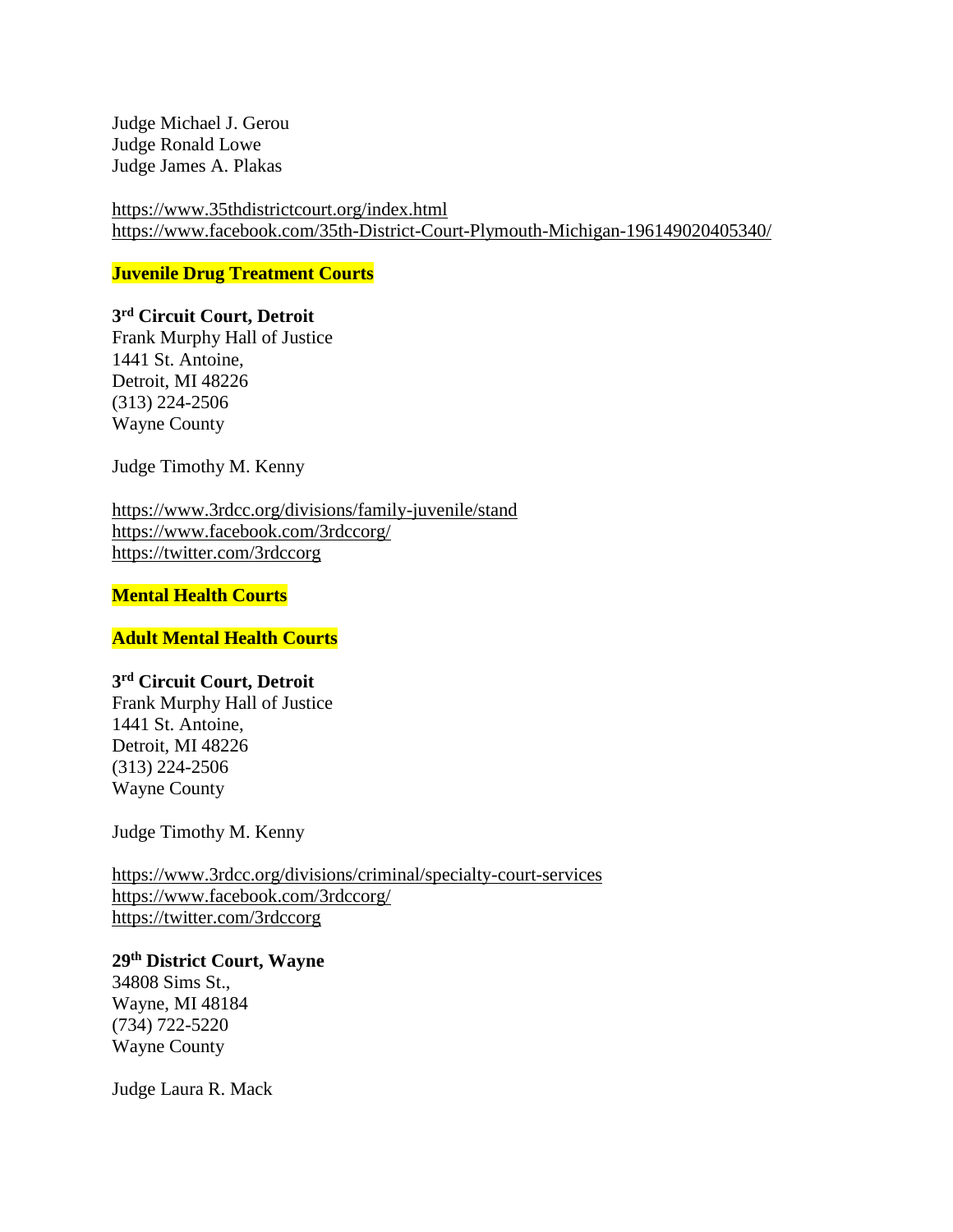<https://www.ci.wayne.mi.us/index.php/29th-district-court> <https://www.ci.wayne.mi.us/pdf/handbook.pdf> <https://www.ci.wayne.mi.us/pdf/brochure.pdf>

**Juvenile Mental Health Courts**

## **3 rd Circuit Court, Detroit**

Frank Murphy Hall of Justice 1441 St. Antoine, Detroit, MI 48226 (313) 224-2506 Wayne County

Judge Timothy M. Kenny

<https://www.3rdcc.org/divisions/family-juvenile/juvenile-mental-health-court> <https://www.facebook.com/3rdccorg/> <https://twitter.com/3rdccorg>

**Veterans Treatment Courts**

# **17th District Court, Redford**

15111 Beech Daly Rd., Redford, MI 48239 (313) 387-2790 Wayne County

Judge Karen Khalil

<http://www.redfordtwp.com/17th-district-court/veterans-court> <https://www.facebook.com/pages/17th-District-Court/246647005374306>

### **36th District Court, Detroit**

421 Madison St., #3066, Detroit, MI 48226 (313) 965-3721 Wayne County

Judge Nancy M. Blount

<http://www.36thdistrictcourt.org/> <http://www.36thdistrictcourt.org/divisions-departments/probation/programs> <https://www.facebook.com/36th-District-Court-104016582993252/>